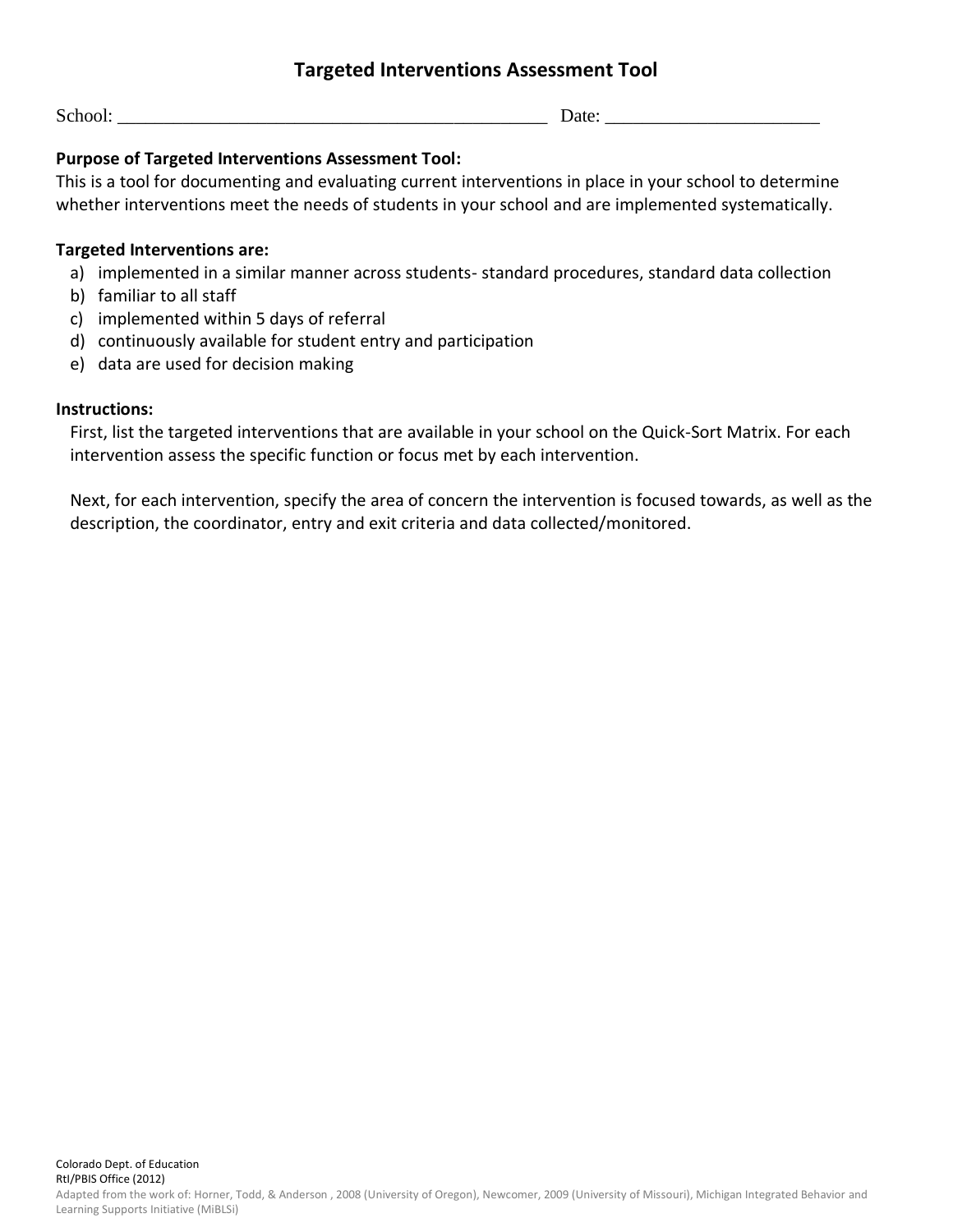# **Targeted Intervention Quick Sort Matrix** *Example*

| <b>Intervention Function/Focus</b>                                         | <b>Check in</b><br><b>Check out</b> | <b>Check &amp;</b><br><b>Connect</b> | <b>Reading</b><br><b>Buddies</b> | <b>Social Skills</b><br>Group | <b>Homework</b><br><b>Club</b> | Organization<br>Check-up | <b>Newcomers</b><br><b>Club</b> |
|----------------------------------------------------------------------------|-------------------------------------|--------------------------------------|----------------------------------|-------------------------------|--------------------------------|--------------------------|---------------------------------|
| Adult attention                                                            | $\mathsf{X}$                        | $\mathsf{X}$                         | $\mathsf{X}$                     | $\mathsf{X}$                  | $\mathsf{X}$                   | $\mathsf{X}$             | X                               |
| Peer attention                                                             |                                     |                                      | $\boldsymbol{X}$                 | $\mathsf{X}$                  |                                |                          | $\mathsf{X}$                    |
| Encouraging adult relationship                                             | $\mathsf{X}$                        | $\mathsf{X}$                         |                                  |                               |                                |                          |                                 |
| Choice of alternatives/activities                                          |                                     |                                      |                                  | $\mathsf{X}$                  |                                |                          |                                 |
| Teach replacement behavior                                                 | $\mathsf{X}$                        |                                      |                                  | $\mathsf{X}$                  | $\mathsf{X}$                   | $\mathsf{x}$             | X                               |
| Teach problem solving skills                                               |                                     | X                                    |                                  | $\mathsf{X}$                  |                                |                          |                                 |
| Increase precorrects and prompts for<br>behavior expectations              | $\mathsf{X}$                        | $\mathsf{X}$                         |                                  |                               | $\boldsymbol{\mathsf{x}}$      |                          |                                 |
| Positive feedback is programmed at least 5<br>times per day                | $\mathsf{X}$                        |                                      |                                  |                               |                                |                          |                                 |
| A school-home communication system exists                                  | $\mathsf{X}$                        | $\mathsf{X}$                         |                                  |                               |                                |                          |                                 |
| Intervention can be modified for different<br>functions with relative ease | $\mathsf{X}$                        |                                      |                                  |                               |                                |                          |                                 |
| Opportunity for adaptation into a self-<br>management system               | $\mathsf{X}$                        |                                      |                                  |                               |                                |                          |                                 |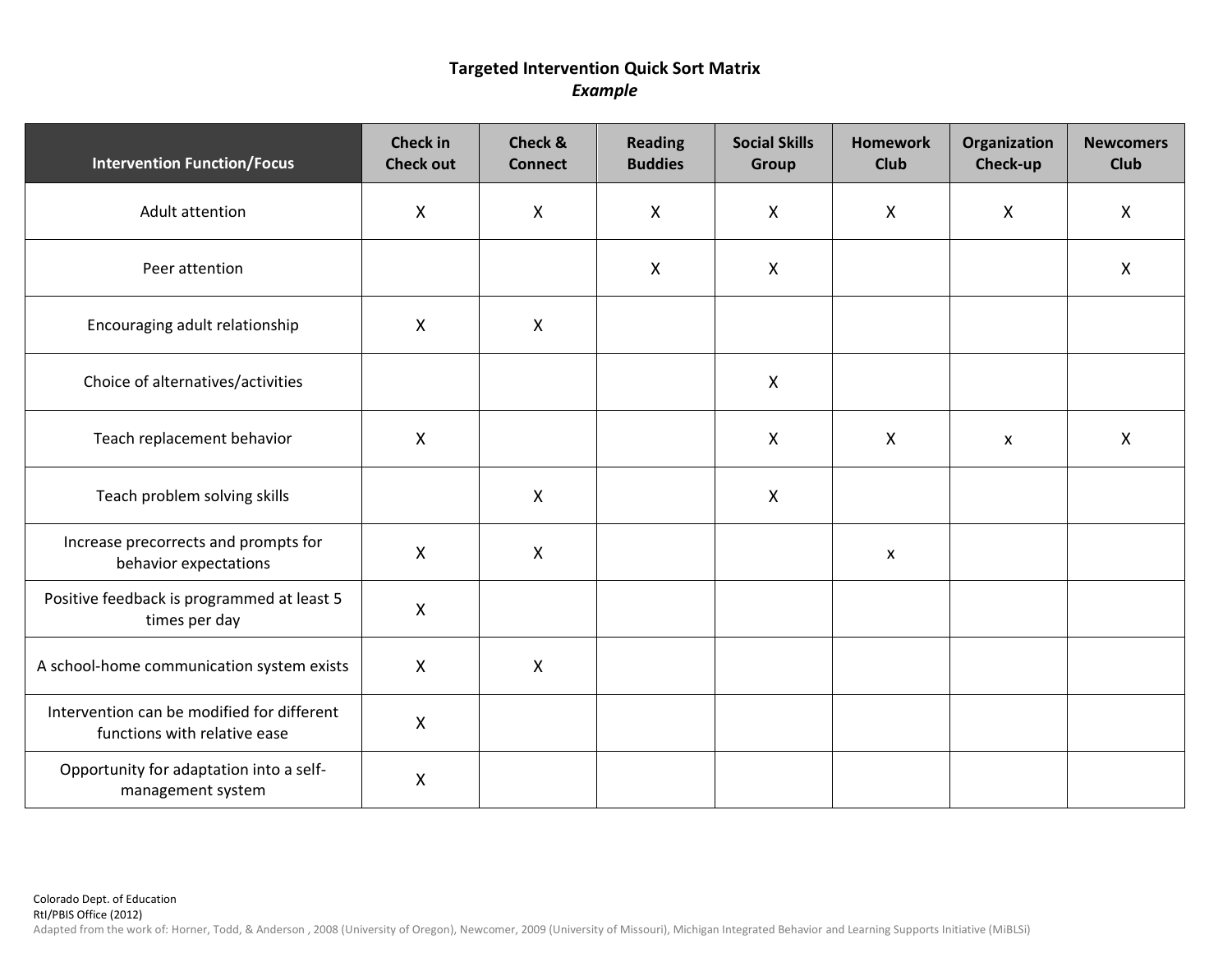# **Targeted Intervention Organizer** *Example*

| <b>Area of Concern</b>          |                             |                           |           |             |                                                                                                                                                                                                                                                                                            |             |                                                                                |                                                                                   |                                                                                       |
|---------------------------------|-----------------------------|---------------------------|-----------|-------------|--------------------------------------------------------------------------------------------------------------------------------------------------------------------------------------------------------------------------------------------------------------------------------------------|-------------|--------------------------------------------------------------------------------|-----------------------------------------------------------------------------------|---------------------------------------------------------------------------------------|
| <b>Targeted</b><br>Intervention | <b>Behavioral</b><br>Social | Academic                  | Emotional | New Student | <b>Description</b>                                                                                                                                                                                                                                                                         | Coordinator | <b>Entry</b><br><b>Criteria</b>                                                | <b>Exit Criteria</b>                                                              | <b>Data</b><br>Collected/<br><b>Monitored</b>                                         |
| Check-in<br>Check-out           | X                           | $\boldsymbol{\mathsf{X}}$ |           |             | Students identified and enrolled within a<br>$\bullet$<br>week.<br>Check-in and check-out daily with an adult at<br>school.<br>Regular feedback and reinforcement from<br>teachers.<br>Family component.<br>$\bullet$<br>Daily performance data used to evaluate<br>٠<br>progress          | Susan       | 4 or more<br>ODRs in<br>trimester<br>2 or more<br>OSS in<br>trimester          | 4 weeks at<br>>85% of<br>points                                                   | Percent<br>points<br>towards<br>daily goal<br><b>ODR</b><br><b>OSS</b><br>(CICO-SWIS) |
| Check and<br>Connect            | X                           | $\boldsymbol{\mathsf{x}}$ | X         |             | Students matched with mentor/monitor<br>$\bullet$<br>Mentor monitors risk factors daily/weekly<br>$\bullet$<br>Regular feedback and problem solving with<br>$\bullet$<br>mentor<br>Intensive intervention option if risk factors<br>$\bullet$<br>increase<br>Family component<br>$\bullet$ | Frank       | 5+ absences<br>in trimester<br>4+ tardies in<br>trimester<br>D or F in<br>core | <2 absence<br>in trimester<br>0 tardies in<br>trimester<br>C or better<br>in core | Course<br>grades<br>Attendance/<br><b>Tardies</b><br>(Infinite<br>Campus)             |
| Homework<br>Club                |                             | X                         |           |             | Home partners assigned<br>$\bullet$<br>Partners call each other to remind<br>$\bullet$<br>assignments are due<br>Homework support available after school<br>$\bullet$<br>Reinforcers for students/teams who show<br>$\bullet$<br>improvements                                              | Marta       | 3 or more<br>missing<br>assignments<br>in trimester                            | No missing<br>assignments                                                         | Course<br>grades<br>(Infinite<br>Campus)                                              |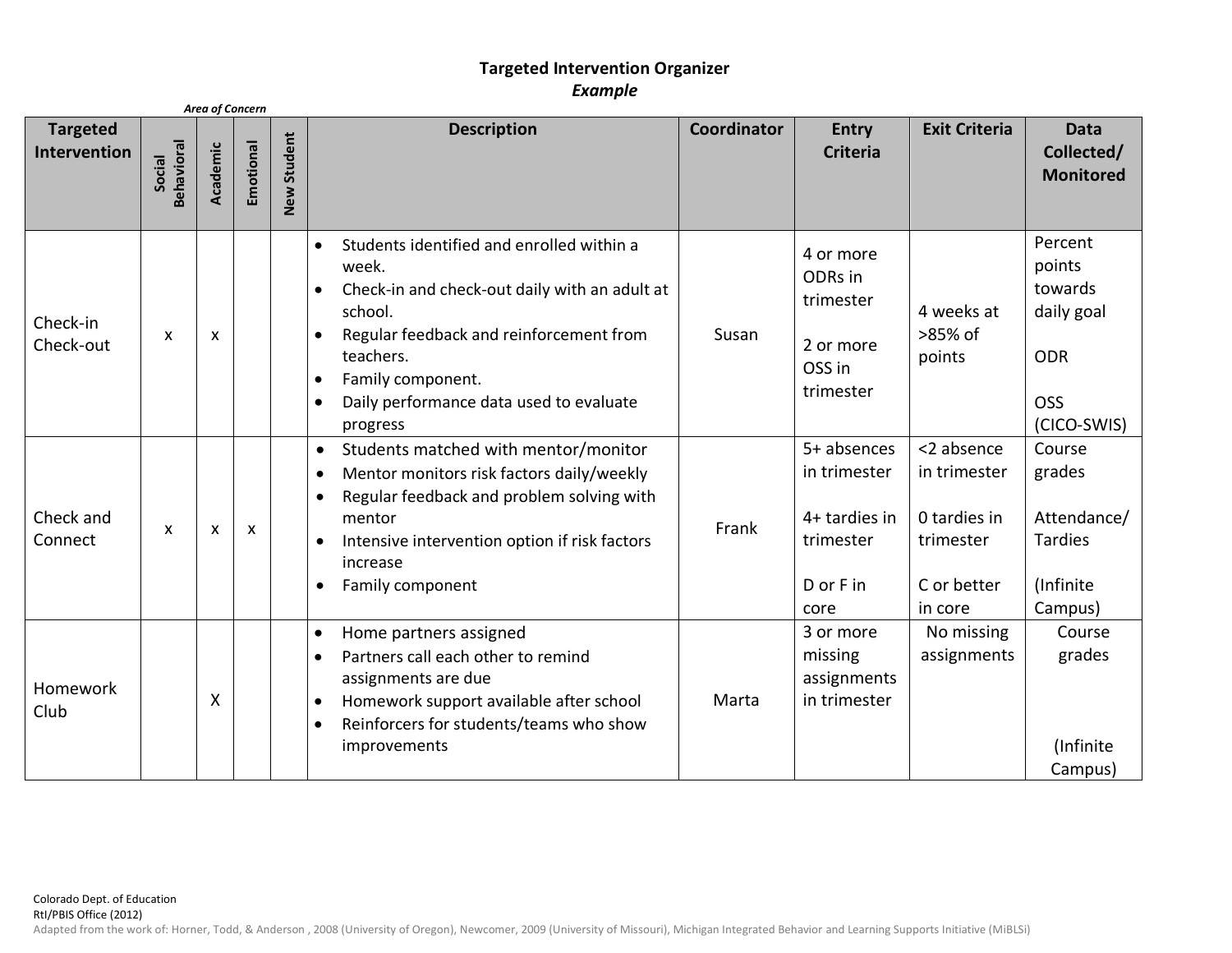### **Targeted Intervention Quick Sort Matrix**

| <b>Intervention Function/Focus</b>                                         |  |  |  |  |
|----------------------------------------------------------------------------|--|--|--|--|
| Adult attention                                                            |  |  |  |  |
| Peer attention                                                             |  |  |  |  |
| Encouraging adult relationship                                             |  |  |  |  |
| Choice of alternatives/activities                                          |  |  |  |  |
| Teach replacement behavior                                                 |  |  |  |  |
| Teach problem solving skills                                               |  |  |  |  |
| Increase precorrects and prompts for behavior<br>expectations              |  |  |  |  |
| Positive feedback is programmed at least 5 times<br>per day                |  |  |  |  |
| A school-home communication system exists                                  |  |  |  |  |
| Intervention can be modified for different<br>functions with relative ease |  |  |  |  |
| Opportunity for adaptation into a self-<br>management system               |  |  |  |  |